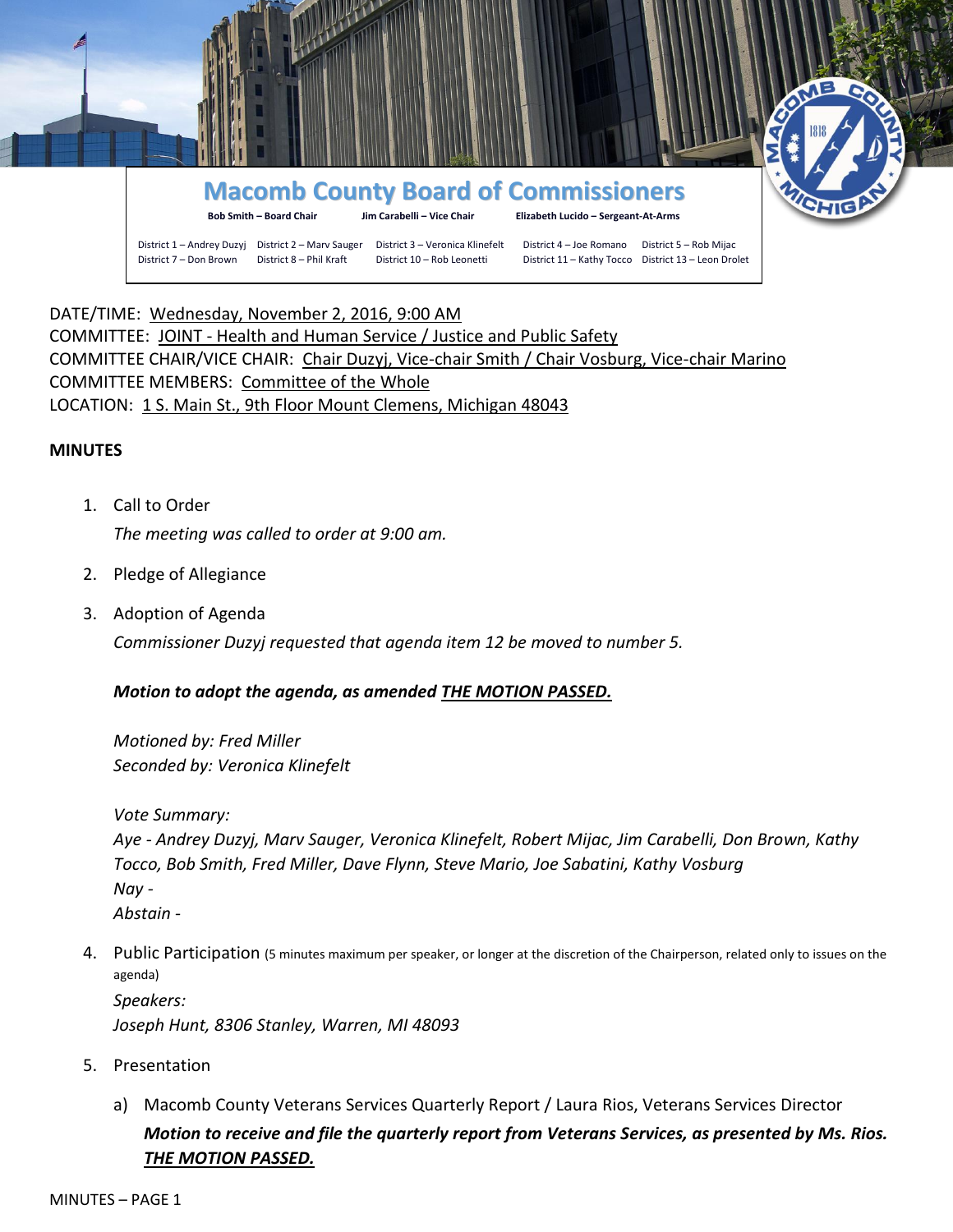*Motioned by: Jim Carabelli Seconded by: Marv Sauger*

*Vote Summary:*

*Aye - Andrey Duzyj, Marv Sauger, Veronica Klinefelt, Robert Mijac, Jim Carabelli, Don Brown, Kathy Tocco, Bob Smith, Fred Miller, Dave Flynn, Steve Mario, Joe Sabatini, Kathy Vosburg Nay - Abstain -*

*Speakers: Fred Miller Andrey Duzyj Marv Sauger*

- 6. Department Recommendation
	- a) Contract with Enforcement Video, LLC to Provide the Sheriff's Office with Body Worn Video Cameras and Storage Medium / Sheriff's Office

*Motion to forward to the Finance committee a recommendation to authorize entering into the contract with Enforcement Video, LLC (dba WatchGuard) to provide the Sheriff's Office with bodyworn video cameras and storage medium. The total cost is \$314,126.00. \$225,000.00 is from the Sheriff's 2016 budget and the remaining \$89,126.00 is coming from the I.T. department budget. THE MOTION PASSED.*

*Motioned by: Don Brown Seconded by: Fred Miller*

*Vote Summary:*

*Aye - Andrey Duzyj, Marv Sauger, Veronica Klinefelt, Robert Mijac, Jim Carabelli, Don Brown, Kathy Tocco, Bob Smith, Fred Miller, Dave Flynn, Steve Mario, Joe Sabatini, Kathy Vosburg Nay - Abstain -*

*Speakers: Don Brown Bob Smith Marv Sauger*

b) Budget Amendment - Request to Amend the 2016 Budget for the Purchase of a Dishwasher / Sheriff's Office

*Motion to forward to the Finance Committee a recommendation to approve the 2016 budget for an increase in revenue and expense of \$97,460 for the purchase of a dishwasher for the jail kitchen and reimbursement from Canteen Correctional Services.*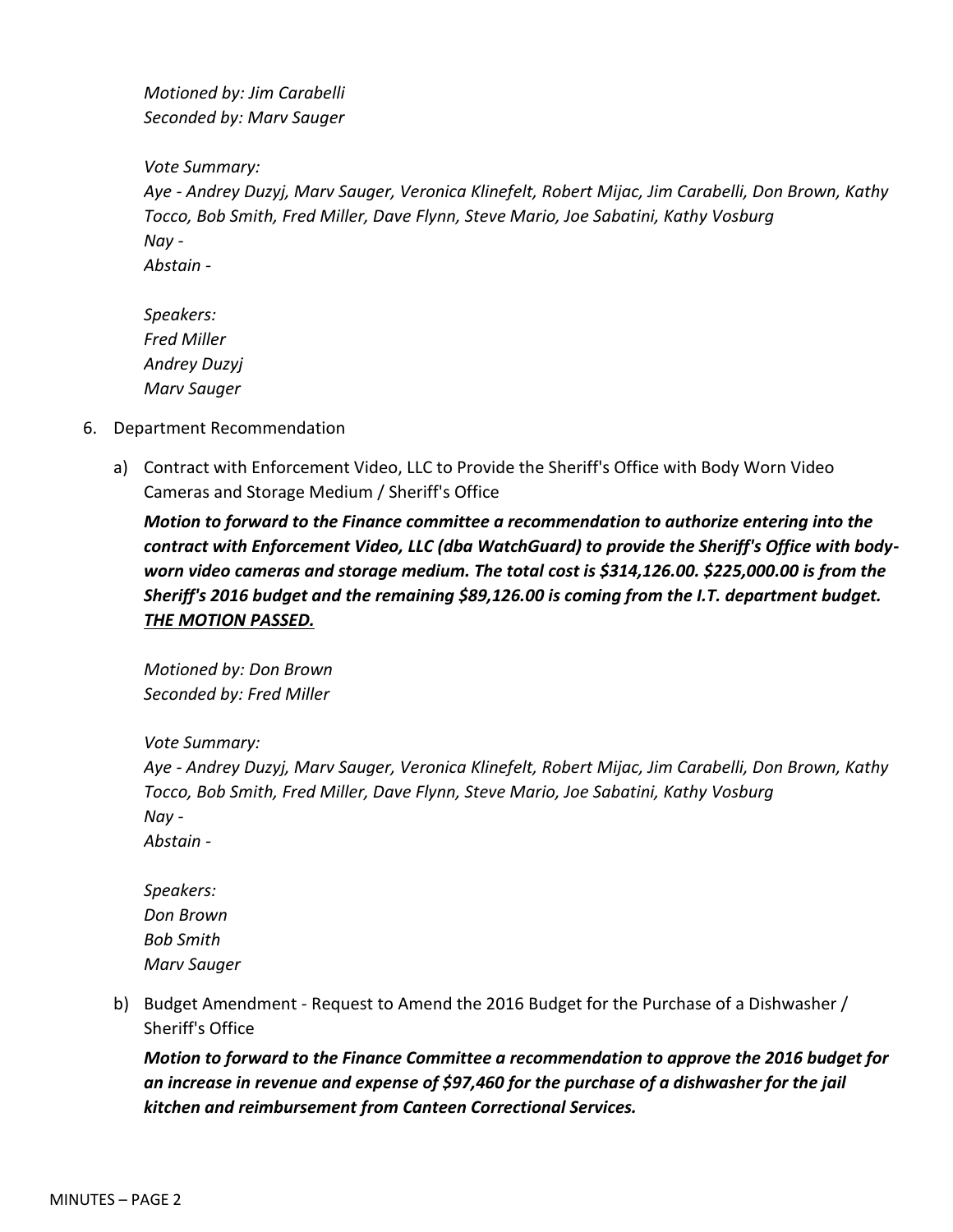*Further, this budget action addresses budgetary issues only. It does not constitute the Commission's approval of any County contract. If a contract requires Commission approval under the County's Contracting Policy or the County's Procurement Ordinance, such approval must be sought separately. THE MOTION PASSED.*

*Motioned by: Fred Miller Seconded by: Andrey Duzyj*

*Vote Summary:*

*Aye - Andrey Duzyj, Marv Sauger, Veronica Klinefelt, Robert Mijac, Jim Carabelli, Don Brown, Kathy Tocco, Bob Smith, Fred Miller, Dave Flynn, Steve Mario, Joe Sabatini, Kathy Vosburg Nay - Abstain -*

c) 2016 Homeland Security Grant Program Grant Agreement / Emergency Management and Communication

*Motion to forward to the Finance Committee a recommendation to approve and adopt the 2016 Homeland Security Grant Agreement, as presented. THE MOTION PASSED.*

*Motioned by: Fred Miller Seconded by: Jim Carabelli*

*Vote Summary:*

*Aye - Andrey Duzyj, Marv Sauger, Veronica Klinefelt, Robert Mijac, Jim Carabelli, Don Brown, Kathy Tocco, Bob Smith, Fred Miller, Dave Flynn, Steve Mario, Joe Sabatini, Kathy Vosburg Nay -*

*Abstain -*

*Speakers: Vicki Wolber, Emergency Management & Communication Director Andrey Duzyj*

d) Contract for House Arrest Services, Inc. and Home Confinement, Inc. to Provide Electronic Monitoring Services for Juvenile Court Wards / Circuit Court

*Motion to forward to the Finance Committee a recommendation to approve the contract for House Arrest Services, Inc. and Home Confinement, Inc. to provide electronic monitoring services for Juvenile Court Wards. Funding is in the Child Care Fund budget. THE MOTION PASSED.*

*Motioned by: Dave Flynn Seconded by: Andrey Duzyj*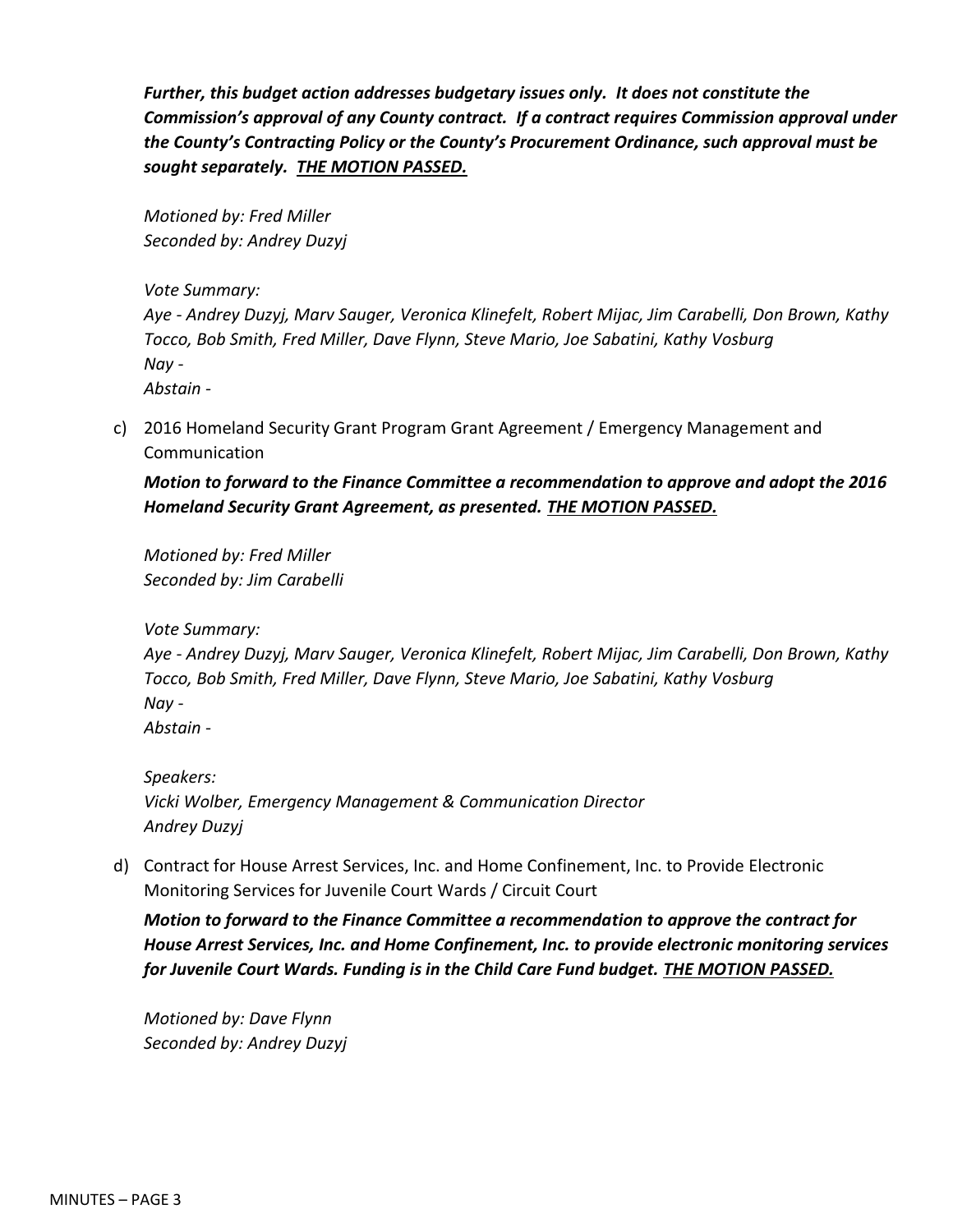*Vote Summary:*

*Aye - Andrey Duzyj, Marv Sauger, Veronica Klinefelt, Robert Mijac, Jim Carabelli, Don Brown, Kathy Tocco, Bob Smith, Fred Miller, Dave Flynn, Steve Mario, Joe Sabatini, Kathy Vosburg Nay -*

*Abstain -*

| Speakers:                                            |
|------------------------------------------------------|
| Jim Carabelli                                        |
| Fred Miller                                          |
| Don Brown                                            |
| Kathy Tocco                                          |
| Andrey Duzyj                                         |
| Nicole Faulds, Juvenile Justice Center Administrator |

- 7. Department Budget Review
	- a) Juvenile Justice Center / Nicole Faulds, Juvenile Justice Center Administrator

| Speakers:                       |
|---------------------------------|
| Don Brown                       |
| Fred Miller                     |
| Dave Flynn                      |
| Bob Smith                       |
| Veronica Klinefelt              |
| Steve Smigiel, Finance Director |
|                                 |

- b) Circuit Court / Cheif Judge James M. Biernat Jr.
- c) Juvenile Court
- d) Probate Court
- e) Friend of the Court
- f) 42-1 District Court
- g) 42-2 District Court
- h) Probate District Court

*Speakers: Don Brown Jim Carabelli Bob Smith Veronica Klinefelt David Flynn Fred Miller Marv Sauger Kathy Tocco*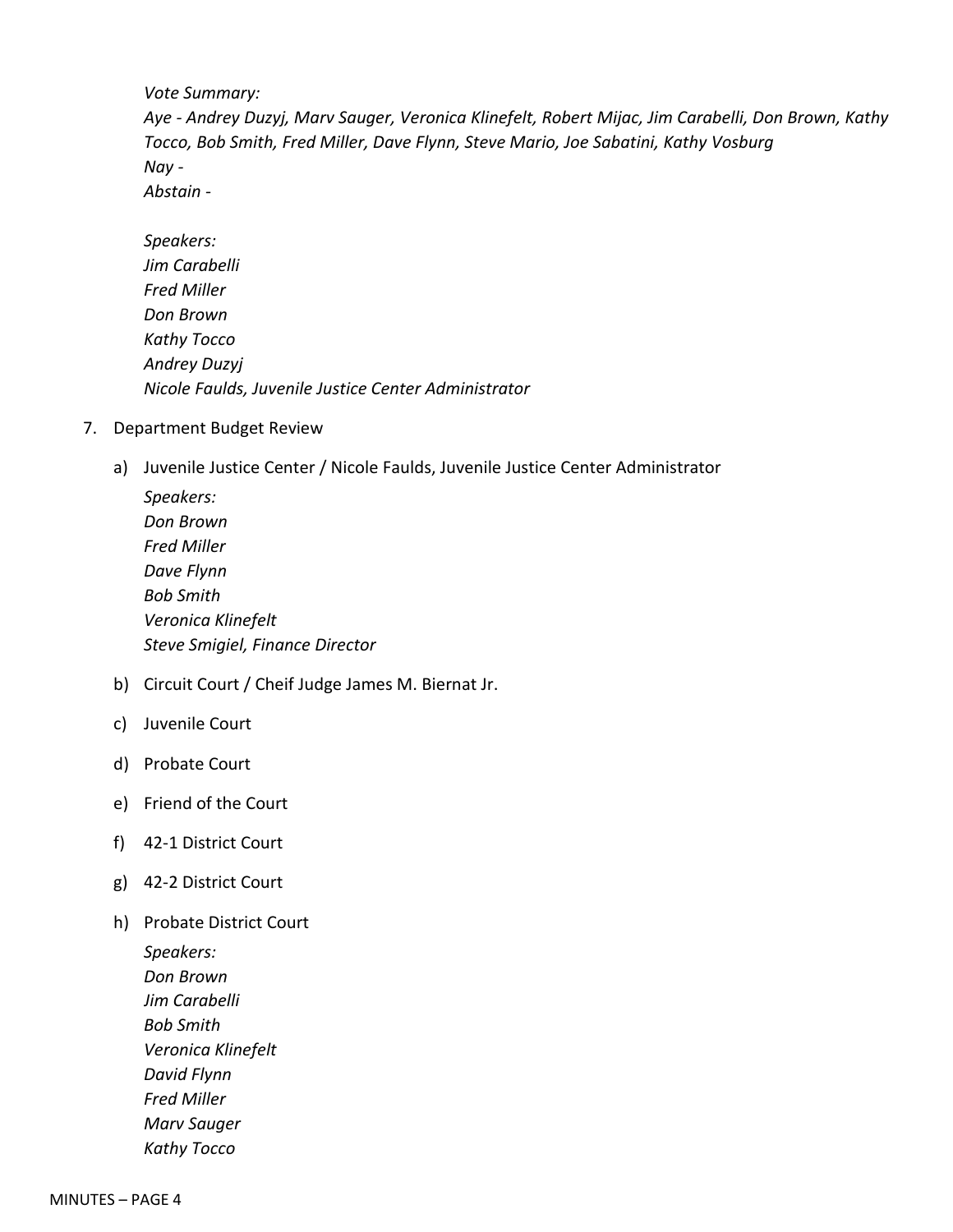- 8. Proclamation
	- a) Commending Marion Ashen Lusardi Upon her Retirement from the Chesterfield Township Library *(Offered by Vosburg)*

*Motion to forward to the Finance Committee a recommendation to adopt a proclamation commending Marion Ashen Lusardi for her retirement from the Chesterfield Township Library. THE MOTION PASSED.*

*Motioned by: Kathy Tocco Seconded by: Andrey Duzyj*

*Vote Summary:*

*Aye - Andrey Duzyj, Marv Sauger, Veronica Klinefelt, Robert Mijac, Jim Carabelli, Don Brown, Kathy Tocco, Bob Smith, Fred Miller, Dave Flynn, Steve Mario, Joe Sabatini, Kathy Vosburg Nay - Abstain -*

- 9. Department Budget Review
	- a) Martha T. Berry *(MTB)* / Kevin Evans, MTB Executive Director

*Mr. Evans presented a video titled 100% Responsibility 0% Excuses - Leadership Development Tips.*

# *Motion to receive and file the budget review from MTB, as presented by Mr. Evans. THE MOTION PASSED.*

*Motioned by: Jim Carabelli Seconded by: Don Brown*

*Vote Summary:*

*Aye - Andrey Duzyj, Marv Sauger, Veronica Klinefelt, Robert Mijac, Jim Carabelli, Don Brown, Kathy Tocco, Bob Smith, Fred Miller, Dave Flynn, Steve Mario, Joe Sabatini, Kathy Vosburg Nay - Abstain -*

*Speakers: Don Brown Jim Carabelli Veronica Klinefelt Steve Smigiel, Finance Director*

b) Community Mental Health Services / John Kinch, Community Mental Health Services Director *Motion to receive and file the budget review from CMH, as presented Mr. Kinch. THE MOTION PASSED.*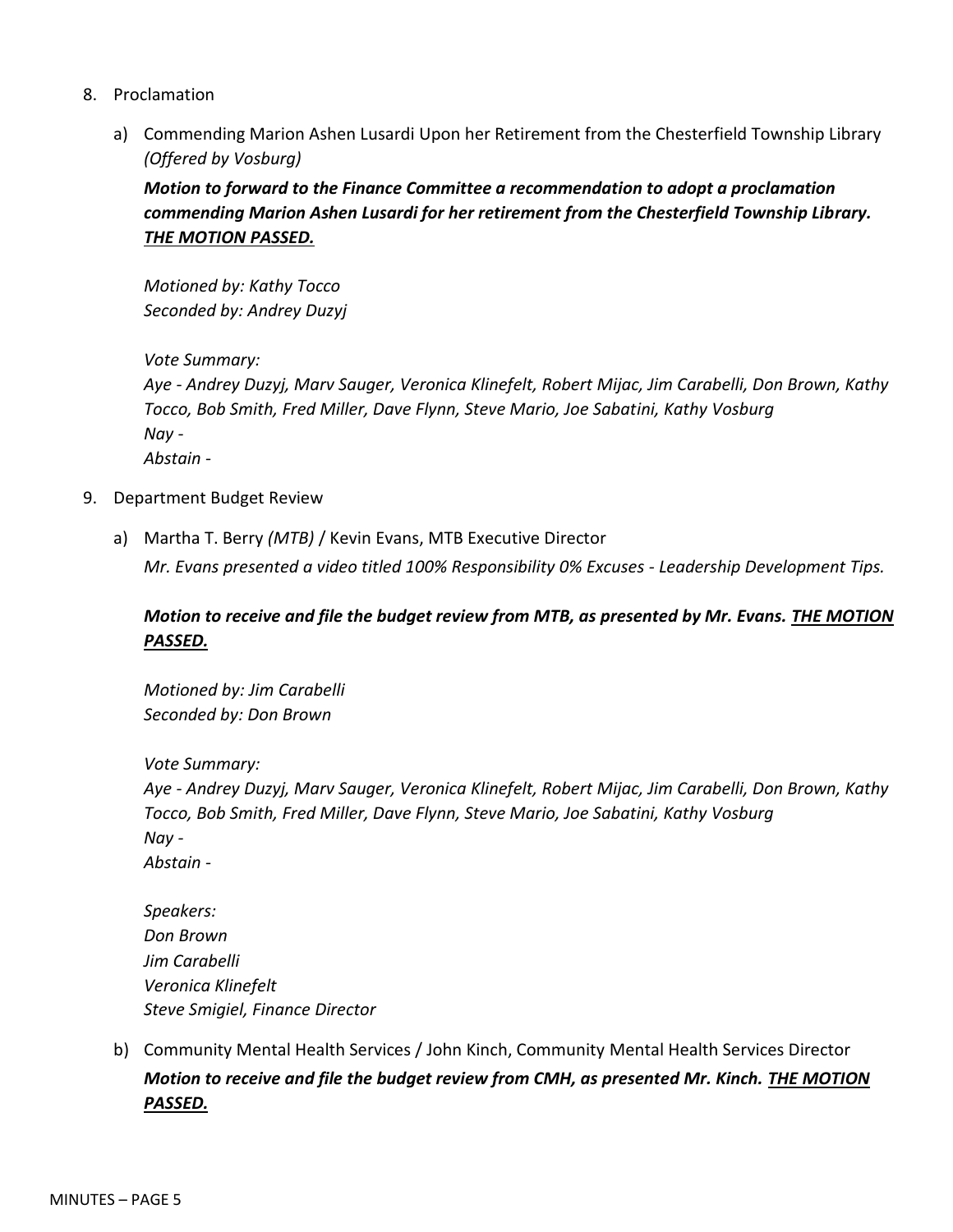*Motioned by: Bob Smith Seconded by: Veronica Klinefelt*

*Vote Summary:*

*Aye - Andrey Duzyj, Marv Sauger, Veronica Klinefelt, Robert Mijac, Jim Carabelli, Don Brown, Kathy Tocco, Bob Smith, Fred Miller, Dave Flynn, Steve Mario, Joe Sabatini, Kathy Vosburg Nay - Abstain -*

*Speakers: Fred Miller Steve Smigiel, Finance Director*

c) Office of Substance Abuse *(MCOSA)* / Macomb County Office of Substance Abuse (MCOSA) *Motion to receive and file the budget review from MCOSA, as presented. THE MOTION PASSED.*

*Motioned by: Veronica Klinefelt Seconded by: Don Brown*

# *Vote Summary:*

*Aye - Andrey Duzyj, Marv Sauger, Veronica Klinefelt, Robert Mijac, Jim Carabelli, Don Brown, Kathy Tocco, Bob Smith, Fred Miller, Dave Flynn, Steve Mario, Joe Sabatini, Kathy Vosburg Nay - Abstain -*

*Speakers: Kathy Vosburg Steve Smigiel, Finance Director Fred Miller*

- 10. Correspondence
	- a) Office Of Audit Services Report Number: A-05-17-30692

*Motion to receive and file the report from the office of audit services, as presented. THE MOTION PASSED.*

*Motioned by: Fred Miller Seconded by: Jim Carabelli*

*Vote Summary:*

*Aye - Andrey Duzyj, Marv Sauger, Veronica Klinefelt, Robert Mijac, Jim Carabelli, Don Brown, Kathy Tocco, Bob Smith, Fred Miller, Dave Flynn, Steve Mario, Joe Sabatini, Kathy Vosburg Nay - Abstain -*